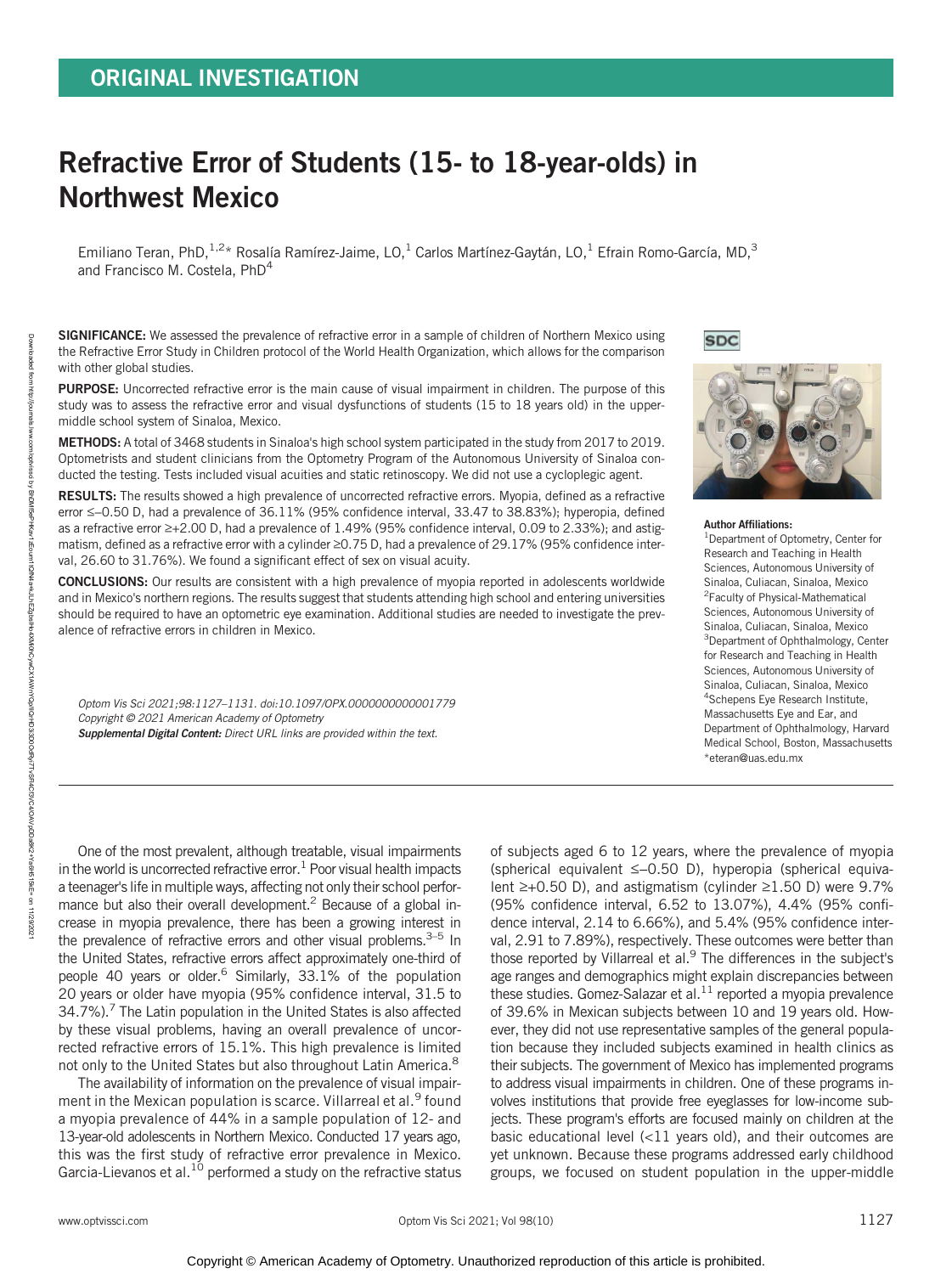and high educational levels of the state, examining the prevalence of refractive errors and other visual problems using an internationally validated protocol.

The Refractive Error Study in Children  $(RESC)^{12}$  is a standardized clinical protocol that provides a useful framework to evaluate children's refractive error prevalence and visual health. Moreover, it is a robust clinical protocol used to compare the prevalence of myopia among different populations and countries. It has been implemented in Iran,<sup>13</sup> Ghana,<sup>14</sup> Chile,<sup>3</sup> Tunisia,<sup>15</sup> Ireland,<sup>16</sup> and Saudi Arabia,<sup>17</sup> among many others. Regarding Latin America, RESC was implemented in Chile in 2018,<sup>18</sup> which found a refractive error prevalence of 14.70% in subjects 5 to 19 years old attending public schools in the urban areas of La Florida (Santiago metropolitan region) and Concepción (Biobío region). Another protocol implemented in 10 Colombian districts in 2018 found that myopia was present in 14.7% of 15-year-old teenagers.<sup>19</sup> However, there is a lack of information on the general prevalence of refractive errors in Latin America, which hinders the development of advancements that may improve its population's visual health.

This study assessed students' refractive status and ocular health in the upper-middle and higher secondary educational levels of Sinaloa, Mexico. Our project is the first epidemiological study conducted on students' visual problems in Mexico using an international protocol endorsed by the World Health Organization.

# **METHODS**

We evaluated 3468 subjects (1913 female and 1555 male) with a median age of 16 years and an age range of 15 to 18 years from four high schools in Sinaloa. The study was carried out from September 2017 to December 2019 and involved the three schools' entire student populations. We based our study on the RESC protocol.<sup>12</sup> We did not use cycloplegic agents to perform refractions. The study followed the Declaration of Helsinki principles and was approved by the Autonomous University of Sinaloa's institutional review board. We obtained informed and written consent from all subjects and their parents before the evaluation.

We obtained the subjects' refractive status with streak retinoscopy. An experienced optometrist or an optometric intern performed the retinoscopy. The fixation target was a logMAR chart, which was located 6 m away from the subject. Each eye was tested separately. The subject's glasses (if wearing any) were measured with a lensmeter (GJD-6 Manual Lensmeter; Vision-Star, Chongqing, China). Subjects wore a blurring lens over their habitual correction or the uncorrected eye if no glasses were worn, +2.00 D when retinoscopy was done at 50 cm or +1.50 D when done at 67 cm. The opposite eye was also fogged with the same blurring lens (from  $+1.50$  to  $+3.00$  D). We followed the RESC guidelines to define refractive errors. Subjects presenting with a spherical equivalent ≤−0.50 D were considered myopic, those with a spherical equivalent ≥+2.00 D were considered hyperopic, and those with a cylinder ≥0.75 D were designated as astigmatic. We measured visual acuity with a logMAR chart 3 m away from the subjects.<sup>20</sup> Three visual acuity evaluations per subject were performed: without correction, with a pinhole, and with correction. The term "with correction" was used when the subjects used their habitual glasses. In another case, the acuity was reported as "without correction" or "with pinhole." These evaluations were implemented monocularly with an occluder to cover one eye each time. Subjects failed if the distance visual acuity was equal to or less than

20/40 (≥0.3 logMAR).<sup>20</sup> Finally, we included a questionnaire to characterize population demographics and visual health.

Stata (version 14; Stata, College Station, TX) and R statistics packages (version 1.3.1.1093; R statistics, Auckland, New Zealand)<sup>21</sup> were used to perform logistic, ordered-logistic, and mixed-effects regression analyses. We used the Wilcoxon rank sum test with continuity correction to evaluate data with nonparametric distributions. The Jonckheere-Terpstra test was used to compare refractive errors with an ordinal variable. Values with  $P \leq .05$  were considered statistically significant.

# RESULTS

Fig. 1 shows the refractive status of the subjects. Fig. 1A shows the proportion of the distribution of the refractive errors found in subjects wearing no habitual correction. Likewise, Fig. 1B shows the distribution of the refractive errors found in subjects who currently wear glasses. Fig. 1C presents the proportion of subjects who

- 1. currently wear glasses with appropriate prescriptions;
- 2. have no glasses but need them (refractive error ≤–0.5 D);
- 3. wear outdated glasses (refractive error ≤−0.50 D);
- 4. have no glasses and no significant refractive error.

The percentage of subjects with myopia was 36.11% (confidence interval, 30.45 to 35.70%), and that with hyperopia was 1.49% (confidence interval, 0.09 to 2.33%). Astigmatism was detected in 29.27% (confidence interval, 26.6 to 31.76%). Moreover, the proportion of subjects who did not have glasses but needed them (refractive error more myopic than ≤0.5 D) was 13.32% (confidence interval, 11.50 to 15.32%). Similarly, the proportion of subjects who had outdated glasses was 13.40% (confidence interval, 11.57 to 15.40%). Meanwhile, 43.21% (confidence interval, 40.47 to 46.00%) do not need glasses because they have emmetropic eyes. We did not find any significant association between refractive errors and age (Jonckheere-Terpstra test:  $JT = 1,073,846$ ,  $P = .57$ ) or sex (Jonckheere-Terpstra test: JT = 784,840,  $P = .99$ ). We also found no significant differences in refractive errors among the schools (Kruskal-Wallis test:  $\chi^2$  = 2.5, P = .47).

We found that a large proportion of subjects, 24.36%, had bilateral myopia (Table 1), which was defined as refractive error more myopic than ≤−0.50 D in both eyes. However, only 47% (397 subjects) used glasses during the study among the subjects with bilateral myopia. Subjects with clinically significant myopia, which was defined as refractive error more myopic than ≤−0.75 D in at least one eye, represented 27.91% of the population, wherein 53% (513 subjects) of them wore glasses during the evaluation and the remaining subjects (454 subjects) who presented with clinically significant myopia did not have glasses. Last, subjects with high myopia, which was defined as refractive error more myopic than ≤−5.00 D in at least one eye, represented only 2.36% of the study population, wherein 6% (5 students) did not have glasses during the study.

# Visual Acuity

Uncorrected visual acuities of 20/32 or better in the better eye were found in 68.21% (n = 2355) of subjects. Meanwhile, 33%  $(n = 1144)$  of subjects had vision impairment (uncorrected vision of 20/40 or worse in the better eye). Of the 1144 subjects with vision impairment, only 228 (20%) wore glasses and achieved normal vision. Out of the remaining 1144 subjects, 779 achieved normal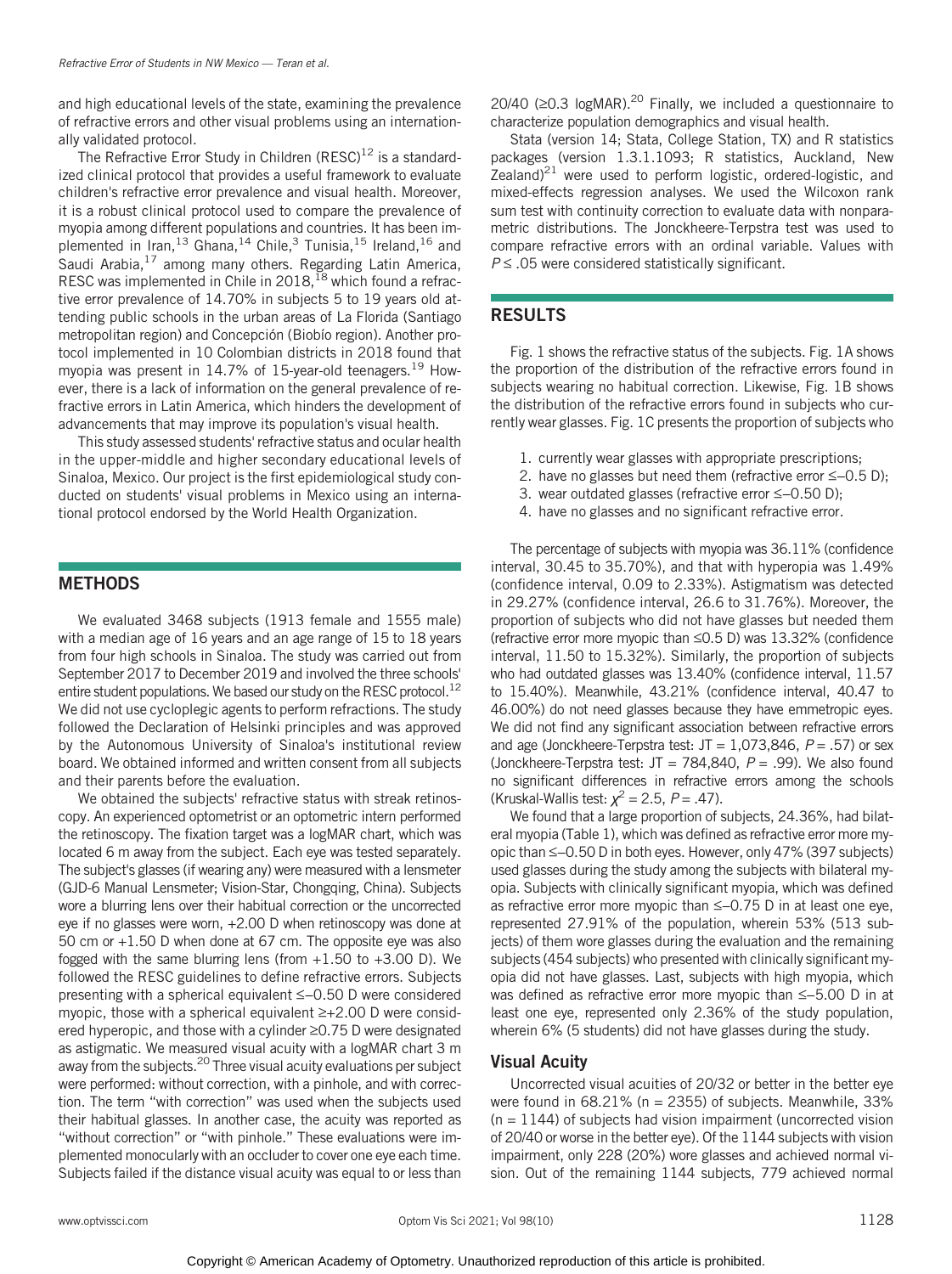

FIGURE 1. Uncorrected (A) and corrected (B) refractive errors of students and the proportion of subjects (C) who (1) currently wear glasses with appropriate prescriptions, (2) have no glasses but need them, (3) wear outdated glasses, and (4) have no glasses and no significant refractive error.

vision after correction. The percentage of corrected refractive errors (n = 3468) is shown in Appendix Table A1, available at http:// links.lww.com/OPX/A533.

Most subjects had significantly improved visual acuity when using the pinhole occluder or their correction glasses for the right eye (paired t test,  $t_{442} = 18.56$ ;  $P < .0001$ ; mean [standard

| Group                                                    | <b>Definition</b>                                            | Total (%)                                                                                                           | Male                       | Female                                                                              |
|----------------------------------------------------------|--------------------------------------------------------------|---------------------------------------------------------------------------------------------------------------------|----------------------------|-------------------------------------------------------------------------------------|
| Myopia                                                   |                                                              | SE ≤-0.50 D in at least one eye 36.11 (95% Cl, 33.47–38.83) 14.66 (95% Cl, 12.76–16.73) 21.45 (95% Cl, 19.22–23.81) |                            |                                                                                     |
| Bilateral myopia                                         | $SE \le -0.50$ D in both eyes                                |                                                                                                                     |                            | 24.36 (95% Cl, 22.02–26.82) 9.93 (95% Cl, 8.34–11.71) 14.43 (95% Cl, 12.54–16.48)   |
| Clinically<br>significant myopia                         |                                                              | SE $\leq$ -0.75 D in at least one eye 27.91 (95% CI, 25.46–30.47) 11.27 (95% CI, 9.58–13.14)                        |                            | 16.64 (95% CI, 14.63–18.80)                                                         |
| High myopia                                              | $SE \le -5.00$ D in at least one eye                         | 2.36 (95% CI, 1.60–3.36)                                                                                            | 1.02 (95% CI, 0.05-1.74)   | 1.34 (95% CI, 0.01-2.13)                                                            |
| Hyperopia                                                | $SE \ge +2.00$ D in at least one eye                         | 1.49 (95% CI, 0.09-2.33)                                                                                            | $0.36$ (95% CI, 0.27-1.23) | 0.86 (95% CI, 0.43-1.54)                                                            |
| Astigmatism                                              | Cylinder $\geq$ 0.75 D in at least<br>one eye                | 29.17 (95% CI, 26.60–31.76) 11.75 (95% CI, 10.0–13.76)                                                              |                            | 17.42 (95% CI, 15.3-19.6)                                                           |
| Emmetropia                                               | $-0.50 < \text{SE} < +0.50 \text{ D}$ in<br>at least one eye |                                                                                                                     |                            | 61.11 (95% CI, 58.37–63.81) 27.76 (95% CI, 25.30–30.31) 33.35 (95% CI, 30.76–36.03) |
| $Cl =$ confidence interval; $SE =$ spherical equivalent. |                                                              |                                                                                                                     |                            |                                                                                     |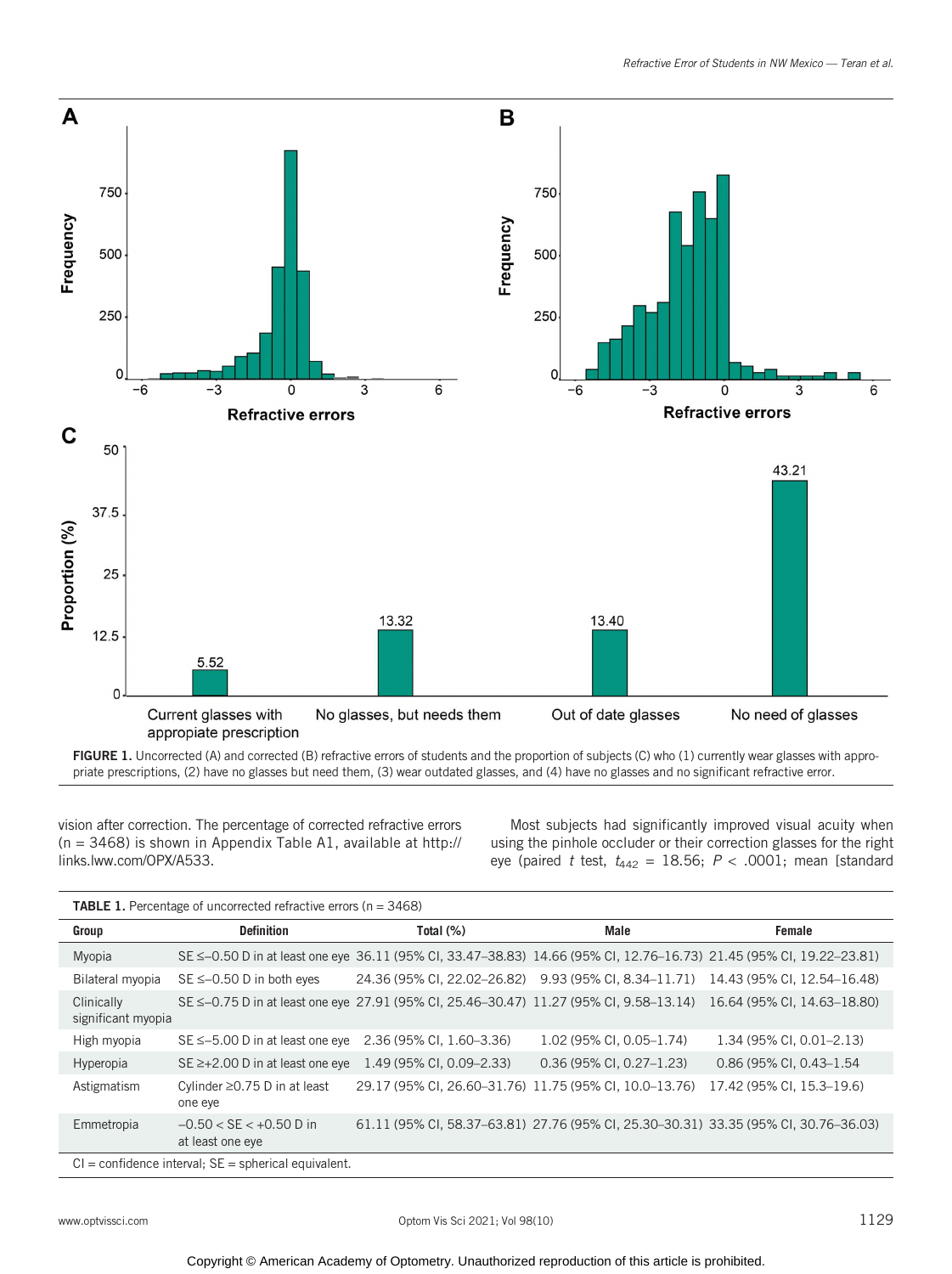deviation], 0.17 [0.021] vs. 0.43 [0.006] characters without it) and left eye (paired t test;  $t_{380} = 13.59$ ;  $P < .001$ ; mean [standard deviation], 0.17 [0.02] vs. 0.38 [0.02] characters without it).

Next, we applied mixed-effects regressions for each visual test, using the refractive status and demographic data as predictors (age and sex) and the eye as the random effect. We found a significant effect of refractive status and sex on the visual acuity tests. Female subjects obtained a worse visual acuity for both left ( $z = 2.14$ ;  $P = .03$ ) and right ( $z = 3.38$ ;  $P = .001$ ) eyes. As expected, visual acuity for both eyes is significantly better for subjects wearing their own glasses ( $z = 8.70$ ;  $P < .001$ ) and those who had worn them for longer periods ( $z = 11.60$ ;  $P < .001$ ).

# **DISCUSSION**

In this study, we assessed students' refractive errors in the upper-middle and higher school system (15 to 18 years old) of Sinaloa, Mexico, using a protocol based on the RESC protocol of the World Health Organization. To date, no study had examined the prevalence of visual problems within this specific group using the said World Health Organization protocol.

Our results showed that 36.11% of Sinaloa subjects had myopia, yet more than 67.56% did not wear glasses. Moreover, we found that 13.32% of subjects in the study did not have glasses but needed glasses to correct significant refractive errors. Also, 13.40% of them had glasses but still presented with significantly uncorrected refractive errors.

The student's refractive error analysis showed an uncorrected myopia prevalence of 36.11%. This result is consistent with global reports of an increase in myopia's prevalence<sup>4,22,23</sup> and is similar to the reported prevalence of myopia in the United States.<sup>7</sup> A prevalence of 44% of myopia had already been reported in the Northern Mexican region.<sup>9</sup> In Chile, a refractive error prevalence of 5.8% was reported in 2010,<sup>3</sup> which increased to 14.7% in 2018.<sup>18</sup> Similarly, a refractive error prevalence of 14.70% was reported in Colombia.19 As the results show, visual acuity is not a precise instrument to be used as an indicator of visual impairments. The proportion of subjects with visual acuity 20/20 and who present a spherical equivalent different from +0.00 D is 38%, which is explained in terms of the eye's accommodation ability. However, visual acuity is still being used by many visual programs in Mexico to screen for visual dysfunctions in children. We recommend using a better procedure, such as the RESC protocol. Further studies can be performed to test this hypothesis.

Using noncycloplegic refraction, the proportion of subjects with hyperopia in Northwest Mexico was 1.49%. Similarly, Quek et al.<sup>24</sup> found a 1.5% prevalence of hyperopia after they did a study on a population in Singapore with the same age ranges as those in the current study. Likewise, in Ghana, hyperopia was found to affect 0.3% of subjects aged 12 to 15 years.<sup>14</sup> Similarly, the prevalence of hyperopia in subjects aged 12 to 20 years in Saudi Arabia was 2.2%.17 A higher prevalence might have been identified using cycloplegic refraction, as was shown by Villarreal et al.,<sup>9</sup> who found hyperopia in 6% of children 12 to 13 years of age. Moreover, other studies around the world have observed higher values of hyperopia using a cycloplegic agent. In South Brazil, the prevalence of hyperopia was 13.4% in children from 6 to 12 years old.25 A hyperopia prevalence of 13.1% was reported in a Polish population (6 to 18 years old).<sup>26</sup> A study in Australia found a prevalence of 13.2% of hyperopia in children from 6 to 12 years old.<sup>27</sup> Harrington et al.<sup>28</sup> reported a prevalence of 25% of hyperopia in Irish children from ages 6 to 7 years and from 12 to 13 years.

The proportion of subjects with astigmatism found in the current study is high. A total of 29.17% of the study population was found to suffer from this visual disorder. This is comparable with the 32% prevalence of astigmatism in Equatorial Guinea found by Soler et al.<sup>29</sup> In South America, astigmatism was found to affect 27% of the Chilean population.<sup>3</sup> In Singapore, astigmatism reached a prevalence of 36.6%.<sup>24</sup> Meanwhile, in 2003, Villarreal et al.<sup>9</sup> found astigmatism to be prevalent in 9.5% of subjects in Northern Mexico. These data are interesting and worth noting because they suggest an increase in this refractive error proportion. However, differences in the ages of the subjects in both studies must be taken into consideration. We should recall that the previous studies were also performed with the RESC protocol, which allows us to compare the results.

The visual health of children should be a priority of educational authorities. The high percentage of refractive errors observed needs to be addressed because such visual problems directly impact these young student's learning capacity, academic performance, and social development.<sup>30,31</sup>

### **CONCLUSIONS**

Myopia was found in 36.11% of the current study's population, close to the maximum value of the refractive error in Mexico (44%) and Latin America (14.70%).<sup>18</sup> These are among the highest in the world. These results highlight the potential vision problems in this particular sample student population in Northern Mexico.

Educational authorities should promote visual health care by carrying out periodic visual health checkups for the civilian population. This is already being applied in many universities. Once visual problems are determined, palliative measures must be taken.<sup>32</sup> Refractive problems can be resolved with access to optometric care and with the provision of free eyeglasses or eyeglasses at a low cost.33,34 These measures would positively impact the quality of life of the students and enable them to achieve their social and developmental potentials. 30, 35-37

#### ARTICLE INFORMATION

Supplemental Digital Content: Appendix Table A1, available at http://links.lww.com/OPX/A533, lists the percentage of corrected refractive errors in the subjects examined.

Submitted: September 18, 2019

Accepted: June 25, 2021

Funding/Support: None of the authors have reported funding/support.

Conflict of Interest Disclosure: None of the authors have reported a conflict of interest.

Author Contributions: Conceptualization: ET, RR-J; Data Curation: ET, FMC; Formal Analysis: ET, FMC; Funding Acquisition: ET, ER-G; Investigation: ET; Methodology: ET; Project Administration: ET; Resources: ET, ER-G; Supervision: ET, RR-J, CM-G, ER-G; Validation: ET, ER-G, FMC; Visualization: ET, ER-G, FMC; Writing – Original Draft: ET; Writing – Review & Editing: ET, FMC.

#### **REFERENCES**

1. Thylefors B, Négrel AD, Pararajasegaram R, et al. Global Data on Blindness. Bull World Health Organ 1995;73:115–21.